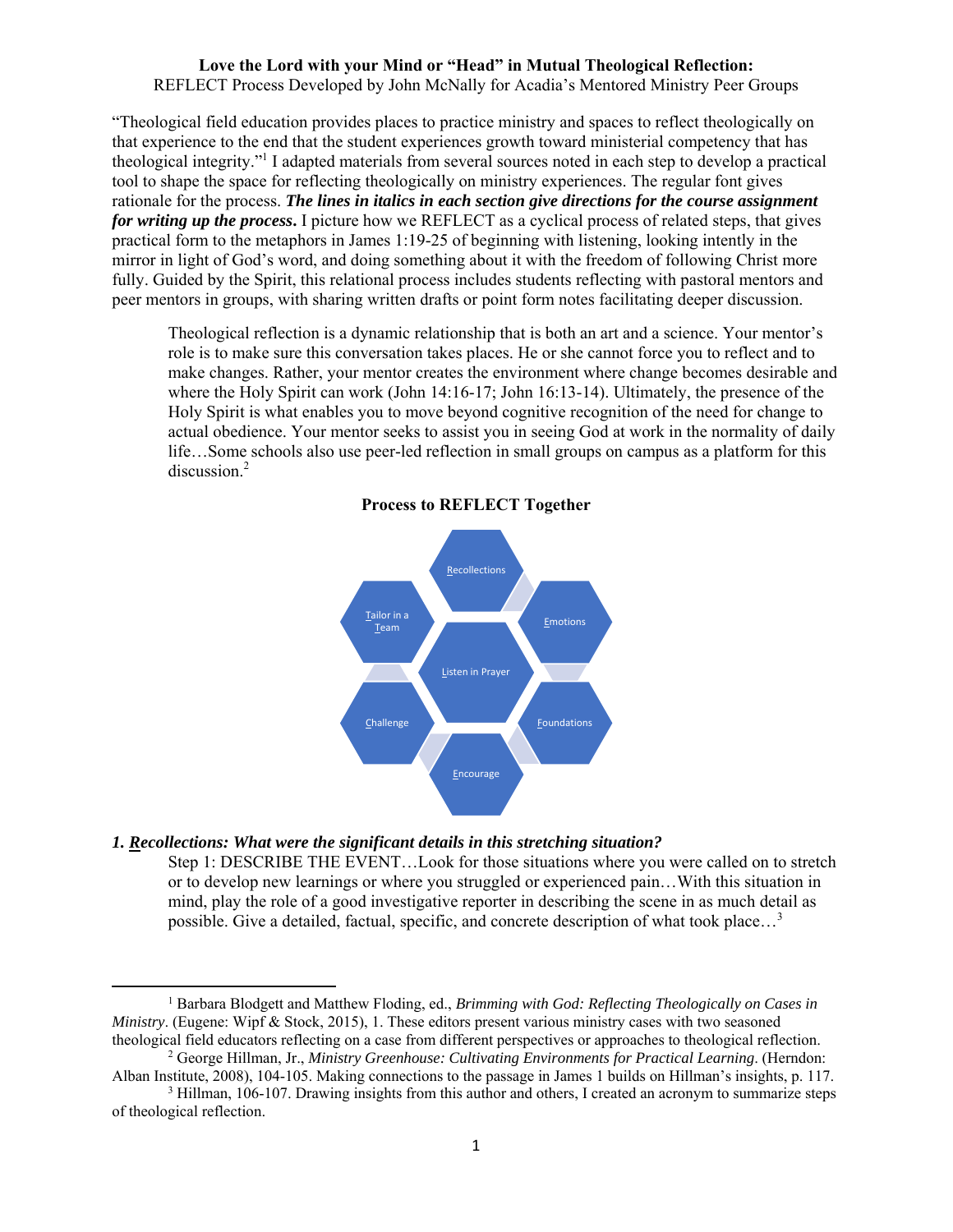# **Love the Lord with your Mind or "Head" in Mutual Theological Reflection:**

REFLECT Process Developed by John McNally for Acadia's Mentored Ministry Peer Groups

"I recall all you have done, O LORD; I remember your wonderful deeds of long ago. They are constantly in my thoughts. I cannot stop thinking about your mighty works." (Psalm 77:11-12, NLT) As these verses illustrate, our recollections can be on very wonderful things and not just stressful dynamics. God helps us remember his wondrous actions and gracious character (Psalm 11:4) and the Spirit reminds us of the words and ways of Jesus (John 14:26), even in painful places, so we can ask God to show us key details.

Thomas Ashbrook highlights how Teresa of Avila emphasizes recollection on the journey to maturity.

We experience specific "lights" or insights and realizations, both in times of silence and among the activities of work, family, and so on. God increases our subtle awareness of His presence in every aspect of life, deepening our experience of His love and delight for us. Teresa describes this new awareness by using the analogy of God as the Good Shepherd whose whistle was once unheard but is now quietly discerned, causing us to direct our focus on the Shepherd. She calls this attentiveness to God "recollection."4

From this perspective, recollection involves perception and description of details for discernment, information that we notice and note for understanding more deeply and responding more wisely.

*For the paper, the first-term case is already described in a chapter from Brimming with God* (MM1) or selected with the process outlined in MM2*, so just note in a sentence the chapter number and title. In the second-term, you choose a challenging circumstance from your ministry context and in up to a page describe what happened in this situation. In both terms, it is recommended but not required to write about a case discussed in peer groups as your thinking is broadened and deepened with the input of others.* 

#### *2. Emotions: What feelings were evident in others and stirring in you?*

Step 2: IDENTIFY YOUR EMOTIONS…A mark of an emotionally healthy individual is emotional self-awareness. Emotional self-awareness is the ability to both recognize a feeling as it is happening and to be able to name that feeling…Taking the time to name your emotions in a situation helps sort out what is going on internally as you reflect on a specific event...<sup>5</sup>

In various Psalms, God is interested in the heart-level responses and emotional quality associated with our thoughts. "Give me relief from my distress…In your anger, do not sin; when you are on your beds, search your hearts and be silent…You have filled my heart with greater joy…I will lie down and sleep in peace…" (Psalm 4:1-2, 7-8) "Search me, O God, and know my heart; test me and know my anxious thoughts" (Psalm 139:23). In Proverbs, understanding emotion is part of growing in wisdom: "Hope deferred makes the heart sick, but when dreams come true, there is life and joy." (13:12, NLT) Proverbs describes dynamics of cheerfulness and heartache (15:13, 30), anger ensnaring others (22:24-25), a pure heart and gracious speech (22:11), risks of zeal without knowledge (19:2), problems with singing cheerful songs to people with a heavy heart (25:20), and many more emotional dynamics. The fruit of the Spirit are virtues and emotional qualities that bring life-giving freedom, in contrast to unhealthy, destructive dynamics in our sinful nature. (Galatians 5:13-26).

*For the paper, in a paragraph notice and note the range of specific emotions evident in the various people involved in the case and arising in you as you reflect on it. Some cases have stronger emotional undercurrents and may require more space to cover this area. For possible feelings and needs under the surface of the details, see the resources on feelings on Acorn and in Transforming Church Conflict.6* 

<sup>4</sup> R. Thomas Ashbrook, *Mansions of the Heart: Exploring the Seven Stages of Spiritual Growth*. (Minneapolis: Fortress Press, second ed., 2019), 117.

 $<sup>5</sup>$  Hillman, 108.</sup>

<sup>6</sup> Deborah Van Deusen Hunsinger and Theresa Latini. *Transforming Church Conflict: Compassionate Leadership in Action.* (Louisville: Westminster John Knox, 2013). See especially chapter 3 and Appedices 1 and 2.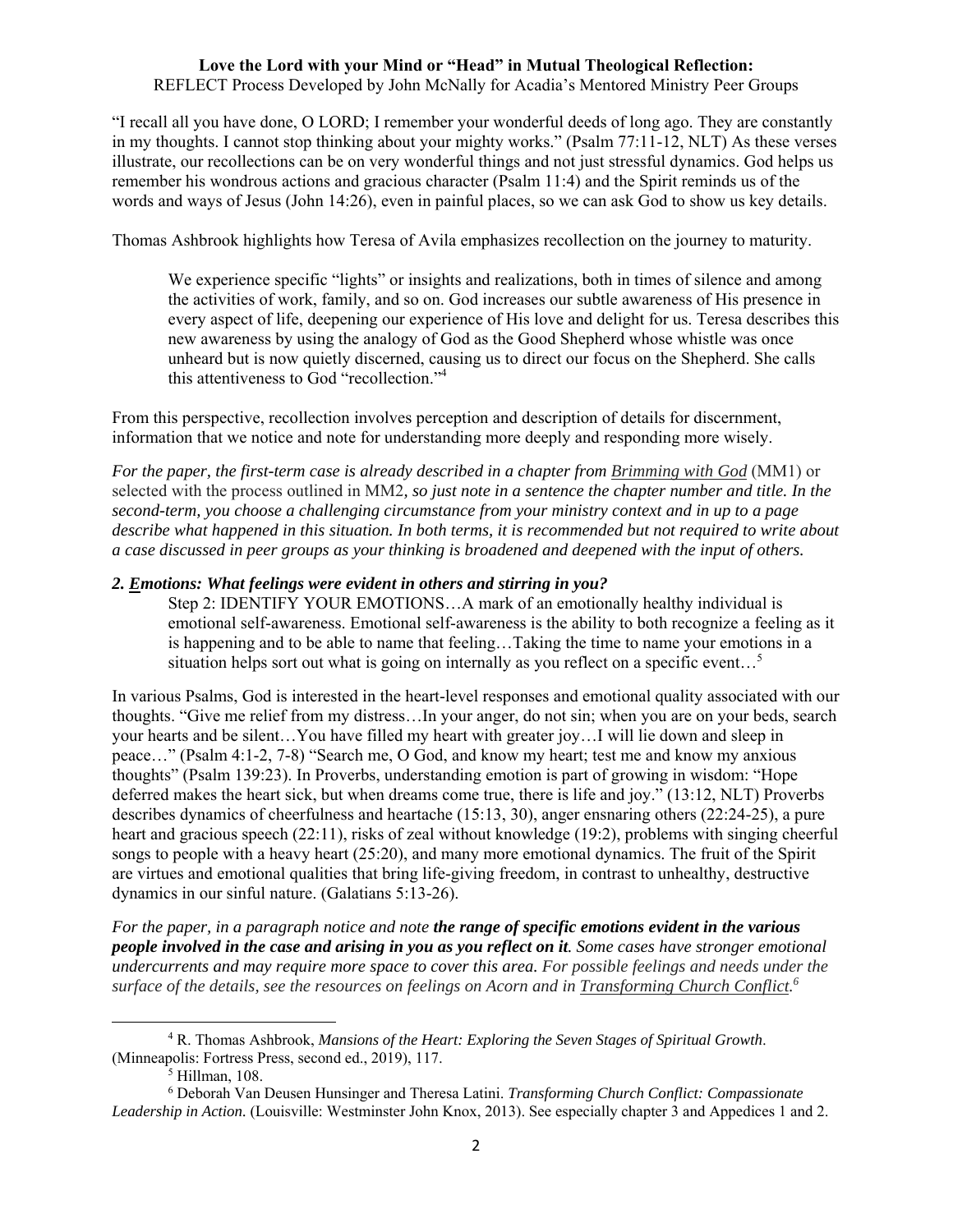## **Love the Lord with your Mind or "Head" in Mutual Theological Reflection:**  REFLECT Process Developed by John McNally for Acadia's Mentored Ministry Peer Groups

*3. Foundations: What biblical, theological, historical, and cultural principles relate to this situation?*  Step 3: LISTEN TO THE RESOURCES…When faced with a decision or when trying to reconcile your actions, the first place to look is a scriptural foundation…In theological reflection, you put your own experiences, both personal and cultural, into a "genuine conversation" with the norm of religious heritage from the biblical message and Christian tradition.<sup>7</sup>

In Ephesians 2:20, Paul writes about how Christian convictions and communities being "…built on the foundation of the apostles and prophets, with Christ Jesus himself as the chief cornerstone" (see also 1 Corinthians 3:10-16, 2 Timothy 3:10-17). Theological reflection reveals foundations for Christian action.

*For the paper, these foundations are major parts of your paper. For example, you could cover biblical and theological reflections in a page each and historical and cultural principles in a paragraph each. Materials may vary in each area for each case, but use most of your space for biblical and theological reflection and add selective historical and cultural reflections. See Hillman's description for more details.* 

*4. Listen in Prayer: What might the Lord be revealing about your response as you pray about it?*  Paul prays for enlightened hearts and deeper knowledge, empowered by God's Spirit, rooted in Christ's love, and overflowing in Gospel ministry (Ephesians 1:15-23, 3:14-21, 6:18-20). In Selah spiritual direction, I've learned the value of such prayerful listening and prayer pauses to clarify such connections. In considering David's experience expressed through prayer in Psalm 7, Ben Patterson writes,

He reflected on his desperate situation theologically, and he wrote lyrics to be prayed. There is a wonderful lesson here to be learned about prayer. The things we fear can have terrible effects on us, not least of which is what we become when we are afraid. Fear can stampede our emotions and actions, and we can start to look like the enemy, matching threat for threat and curse for curse. How much better to stop and remember what we know to be true about God and sin and guilt, and to turn that into a prayer. The very act of writing down our fears in light of the truth, of wrestling with syntax and metaphor in order to pray them, can be godly discipline in being, "quick to listen, slow to speak, and slow to get angry. [For] human anger does not produce the righteousness that God desires" (James 1:19-20). Perhaps you were taught that written prayers are inauthentic and contrived. If so, consider this: All the Psalms are written prayers! It may be that the most authentic prayers are the written ones, for they are the fruit of a heart that has struggled to think God's thoughts after him. The great prayers of Scripture come from people who so internalized God's words and thoughts that they came out of their mouths and through their pens as their own. They had wrestled with God and had come away changed and enlightened.<sup>8</sup>

*For the paper, in a short paragraph of a few sentences notice and note what comes up as you prayerfully listen for the Lord's perspective about this case and how to approach it wisely. These lines may be in the form of a written prayer or a summary of themes that came up as you prayed about the situation.* 

*5. Encourage:9 How can we celebrate values and victories as we recognize together what went well?*  Scripture says, "encourage one another and build each other up, just as in fact you are doing… encourage one another daily…let us encourage one another" (1 Thessalonians 5:11; Hebrews 3:13, 10:25).

 $<sup>7</sup>$  Hillman, 110, 113. Hillman's writing gives questions to broaden such a "conversation."</sup>

<sup>8</sup> Ben Patterson, *God's Prayer Book: The Power and Pleasure of Praying the Psalms.* (Carol Stream: Tyndale, 2008), 52.

<sup>&</sup>lt;sup>9</sup> Steps 5 through 7 integrate insights from research on five exemplary leadership practices and relate to the last three of these practices: "model the way, inspire a shared vision, challenge the process, enable others to act, encourage the heart". James Kouzes and Barry Posner, eds., *Christian Reflections of The Leadership Challenge.*  (San Francisco: Jossey-Bass, 2004), 38. The REFLECT process links theological reflection with empowering leadership.